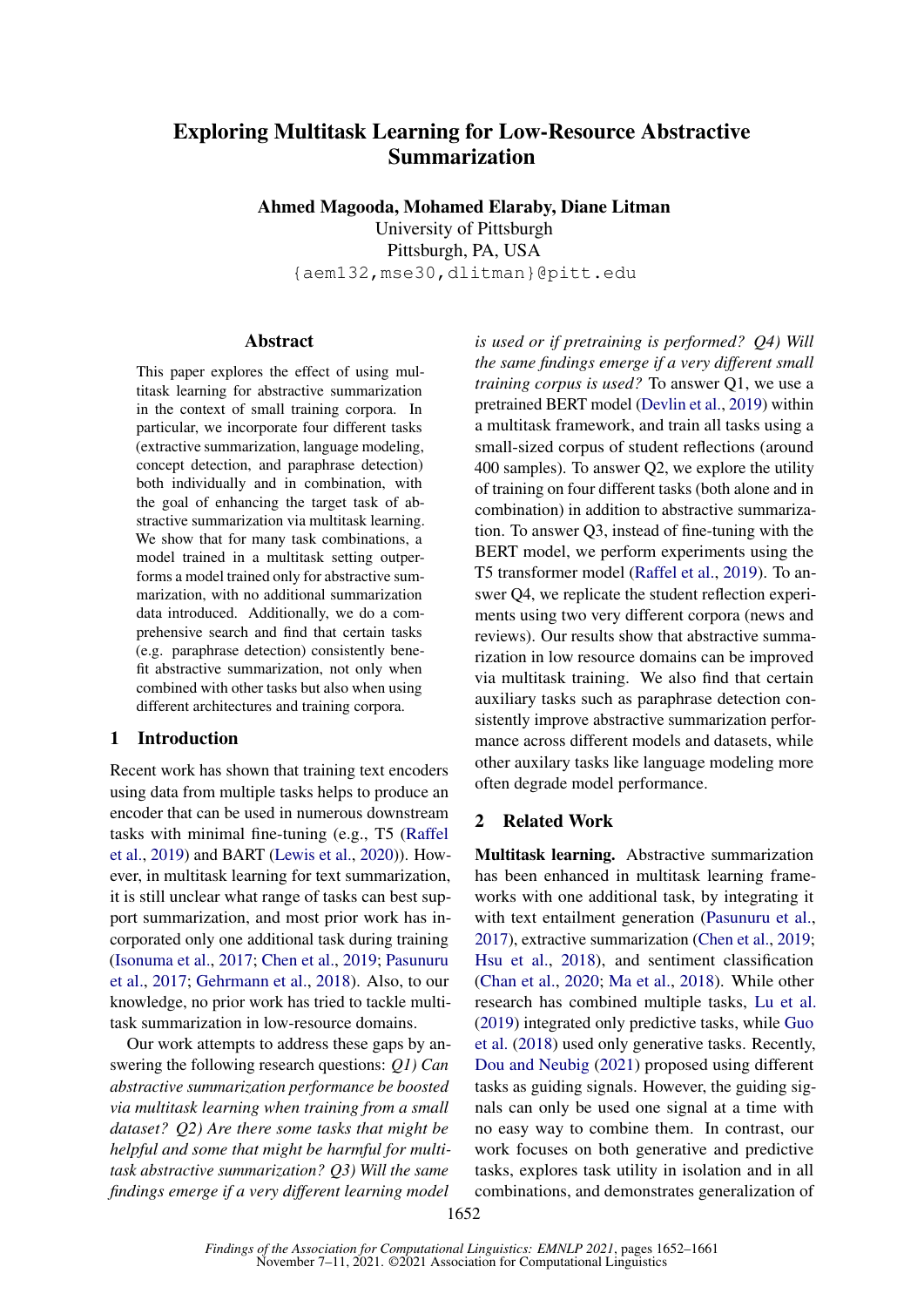<span id="page-1-3"></span>

| Data              | # Docs | <b>Train</b>     | Val | Test |
|-------------------|--------|------------------|-----|------|
| CS                | 138    | 209              | 23  | 138  |
| <b>ENGR</b>       | 52     | 286              | 32  | 52   |
| S <sub>2015</sub> | 88     | 254              | 28  | 88   |
| S2016             | 92     | $\overline{250}$ | 28  | 92   |
| $CNN-5\%$         | 2500   | 1500             | 500 | 500  |
| Amazon/Yelp       | 160    | 58               | 42  | 60   |

Table 1: Dataset summary.

findings across multiple models and corpora. Furthermore, aside from the two auxiliary tasks *(language modeling* [\(Magooda and Marcjan,](#page-5-9) [2020\)](#page-5-9) and *extractive summarization* [\(Pasunuru et al.,](#page-6-1) [2017\)](#page-6-1)) that have been examined before in the context of multitask summarization, we introduce two new additional auxiliary tasks *(paraphrase detection, concept detection)(Section [4.1\)](#page-1-0)*. Finally, while previous work relied on large training corpora (e.g. CNN/DailyMail [\(Hermann et al.,](#page-5-10) [2015\)](#page-5-10)), we target low resource domains and try to overcome data scarceness by using the same data to train multiple task modules.

Low resource training data. While most abstractive summarization work takes advantage of large corpora such as CNN/DailyMail, New York Times, PubMed, etc. to train models from scratch [\(Hermann et al.,](#page-5-10) [2015;](#page-5-10) [Nallapati et al.,](#page-5-11) [2016;](#page-5-11) [Cohan](#page-5-12) [et al.,](#page-5-12) [2018\)](#page-5-12), recent work has also targeted low resource domains. Methods proposed to tackle little training data have included data synthesis [\(Parida](#page-6-2) [and Motlicek,](#page-6-2) [2019;](#page-6-2) [Magooda and Litman,](#page-5-13) [2020\)](#page-5-13), few shot learning [\(Bražinskas et al.,](#page-4-2) [2020\)](#page-4-2), and pretraining [\(Yu et al.,](#page-6-3) [2021\)](#page-6-3). Our approach is different in that we use the same data multiple times in a multitask setting to boost performance.

# 3 Summarization Datasets

**CourseMirror**  $(CM)^1$  $(CM)^1$  is a student reflection dataset previously used to study both extractive [\(Luo and Litman,](#page-5-14) [2015\)](#page-5-14) and abstractive [\(Magooda](#page-5-13) [and Litman,](#page-5-13) [2020\)](#page-5-13) summarization. The dataset consists of documents (i.e., a set of student responses to a reflective instructor prompt regarding a course lecture) and summaries from four course instantiations: CS, ENGR, S2015, and S2016.

CNN/DailyMail (CNN-5%) is a widely used summarization dataset consisting of around 300k news-oriented documents [\(Hermann et al.,](#page-5-10) [2015\)](#page-5-10). Since the focus of our research is low resource data, we randomly select 5% (500 documents) from the

CNN/DailyMail test and validation sets. Then, to keep the CNN-5% data distribution similar to CM (3 courses for training, 1 for testing), we randomly sample 1500 documents for the training set.

Amazon/Yelp<sup>[2](#page-1-2)</sup> is a dataset of opinions [\(Bražin](#page-4-2)[skas et al.,](#page-4-2) [2020\)](#page-4-2) that is both small as well as similar to CourseMirror in that documents consist of multiple human comments where order doesn't matter. This dataset contains customer reviews from Amazon and Yelp of 160 products/businesses. For each of these, 8 reviews to be summarized are selected from the full set of reviews.

Table [1](#page-1-3) summarizes each dataset in terms of the number of documents and their distribution into training, validation, and test sets. The PDF appendix contains examples from each dataset.

#### 4 Proposed Models

This section describes the different tasks used for multitask learning with the intuition behind them, followed by the two summarization models used.

#### <span id="page-1-0"></span>4.1 Auxiliary Tasks

Extractive summarization (E) aims to classify parts of a document (typically sentences) as either important (i.e. included in a summary) or not. It has been used as as an auxiliary abstractive summarization task [\(Chen et al.,](#page-4-0) [2019;](#page-4-0) [Hsu et al.,](#page-5-4) [2018\)](#page-5-4) as it can help the model focus on important sentences.

Concept detection (C) detects important concepts (keywords) within an input text. Humans can have a general understanding of a topic's main idea by looking through concepts or keywords (e.g., keywords integrated into early pages of research papers or books). Thus, we hypothesize that this task can help the model focus more on major keywords.

Paraphrase detection (P) aims to classify a pair of sentences as to whether they are conveying the same ideas using different wordings. We hypothesize that the relation between input documents and summaries can be viewed as a potential paraphrasing. We use the MSRP paraphrase dataset [\(Dolan](#page-5-15) [and Brockett,](#page-5-15) [2005\)](#page-5-15), in addition to summarization datasets, to train a paraphrase detection task.

Language modeling (L), in general, can help improve generative tasks. Training with LMs aims to skew the vocabulary slightly into the training data distribution.

<span id="page-1-1"></span><sup>1</sup> https://petal-cs-pitt.github.io/data.html

<span id="page-1-2"></span><sup>2</sup> https://github.com/abrazinskas/FewSum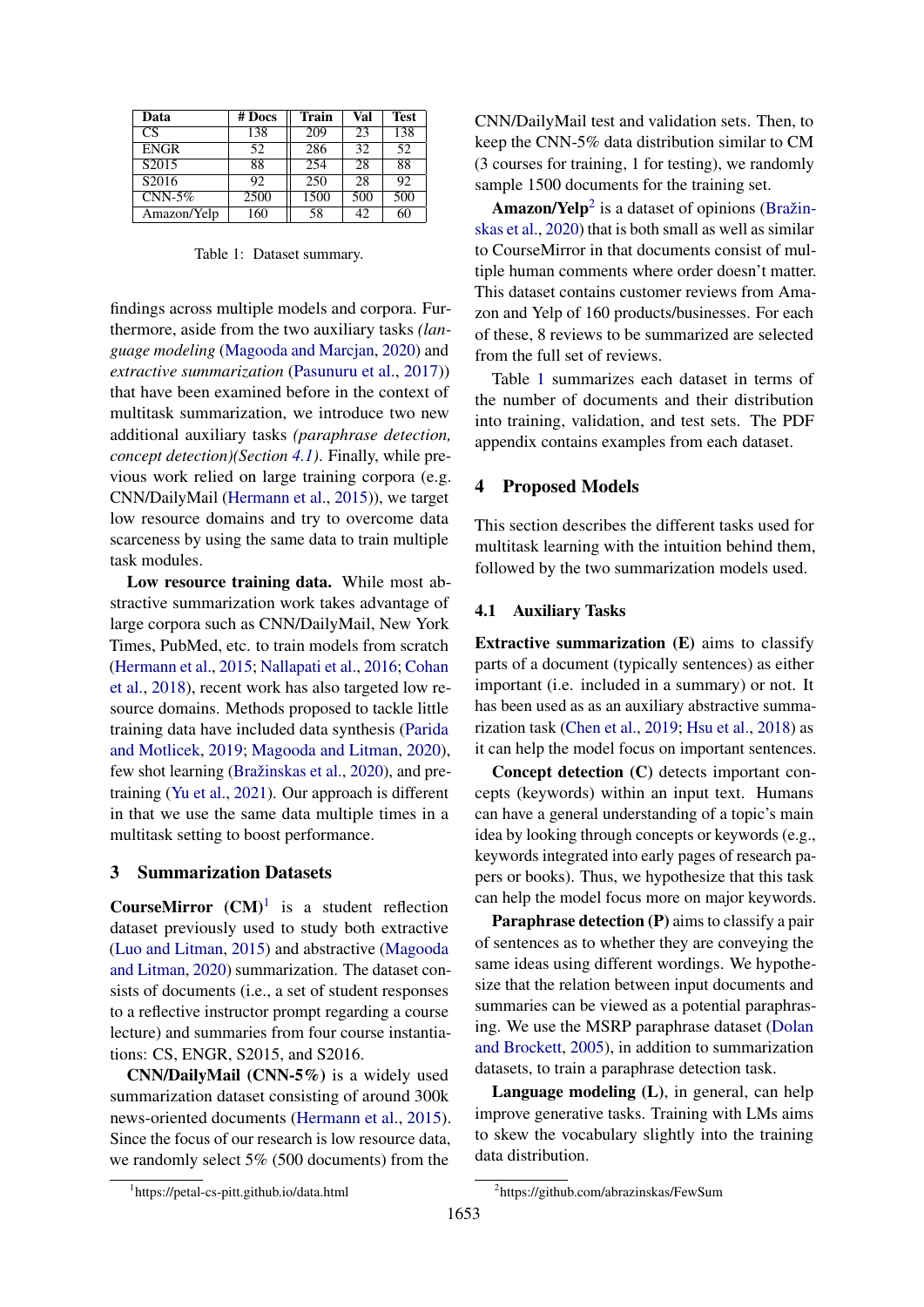# 4.2 BERT Multitask Integration<sup>[3](#page-2-0)</sup>

We use a pretrained BERT [\(Devlin et al.,](#page-5-3) [2019\)](#page-5-3) model as a shared sequence encoder followed by a set of different task-specific modules (Figure [1\)](#page-2-1). In the single task setting, only abstractive summarization is performed. In the multitask setting (integrating one or more auxiliary tasks), encoder weights are also fine-tuned alongside the rest of the model.

<span id="page-2-1"></span>

Figure 1: Proposed BERT-Multitask model.

Abstractive summarization (A). While recent work often uses transformers to overcome issues of sequence length (Oi et al., [2020\)](#page-6-4), LSTM based decoders consistently outperform transformer-based ones when trained from scratch on our small CM dataset. Thus, we use LSTMs for our abstractive summarization (primary) task.

Extractive summarization (E): The model consists of a linear layer to classify a sentence as part of the summary or not. Document and input sentence are fed to BERT encoder in the format  $[CLS] DW_1$  $\mathbf{DW}_2 \dots \mathbf{DW}_n[\textbf{SEP}] \textbf{SW}_1 \textbf{SW}_2 \dots \textbf{SW}_m$ , where  $\textbf{DW}_i$ is the i<sup>th</sup> word of the input document,  $SW_i$  is the i<sup>th</sup> word of the sentence to classify, and ([CLS], [SEP]) are respectively the starting and separation tokens used by BERT.

Concept detection (C): The module's objective is to classify each word within a sequence as either a part of a concept or not. The module consists of a fully connected layer following the BERT encoder. We prepare the data by extracting concepts using a TF-IDF ranking algorithm [\(Thaker et al.,](#page-6-5) [2019\)](#page-6-5).

Paraphrase detection (P): The module consists of a fully connected layer classifier. Similar to extractive summarization, the input is passed to BERT in the format  $[CLS]Sent_1[SEP]Sent_2$ . Sent<sub>1</sub> and Sent $_2$  are the two input sentences for the MSRP dataset, and the input document and human summary for the summarization datasets.

Language modeling (L): The language modeling module consists of a masked language modeling (MLM) attention head, fine-tuned using the MLM objective. Following the original BERT training from [Devlin et al.](#page-5-3) [\(2019\)](#page-5-3), input tokens are masked with probability 15%, where masked tokens are either replaced by a special token (80%), random word (10%) or left unchanged (10%).

Model training: We train the model by training sub-modules consecutively. Thus, for each of the training epochs, we first train one of the submodules (e.g. abstractive) using the corresponding data batches, then we move to another submodule (e.g. extractive), and so on. Each submodule is trained with Maximum likelihood estimation (MLE). We perform training using multiple optimizers. The intuition is to tune different modules with different rates. We tune the whole model using 3 optimizers: one for the BERT encoder, another for the abstractive decoder, and the last for the other modules. All optimizers are Adam optimizers, with different initial learning rates  $5e^{-4}$ ,  $5e^{-3}$ , and  $5e^{-5}$ for BERT encoder, abstractive decoder, and other modules respectively. We also performed experiments using a single optimizer for the whole model. Multiple optimizers consistently outperform a single optimizer.

## <span id="page-2-2"></span>4.3 T5 Multitask Integration

We also make use of the T5 [\(Raffel et al.,](#page-6-0) [2019\)](#page-6-0), which stores a large amount of knowledge about language and tasks. In the single task setting, we fine-tune a pretrained T5 on the abstractive task (A), using the low resource datasets.

In the multitask settings, we adopt the T5 framework to train the mixture of tasks as text-to-text, which allows us to fine-tune in the same model simultaneously. Figure [2](#page-3-0) shows the settings used for training T5 model for both Single abstractive summarization task, and the multitask training with mixture of tasks. Since T5 is pretrained with CNN/DM, we don't perform experiments with CNN-5% using T5. Also note that unlike BERT, T5 represents any task as language modeling. Thus, we dropped the language modeling auxiliary task for T5, as it would be a form of redundancy.

#### 5 Experiments, Results and Discussion

Our experiments evaluate performance using ROUGE [\(Lin,](#page-5-16) [2004\)](#page-5-16) on F1. For CM data we report mean ROUGE using a leave-one-course-out vali-

<span id="page-2-0"></span><sup>3</sup> https://github.com/amagooda/MultiAbs.git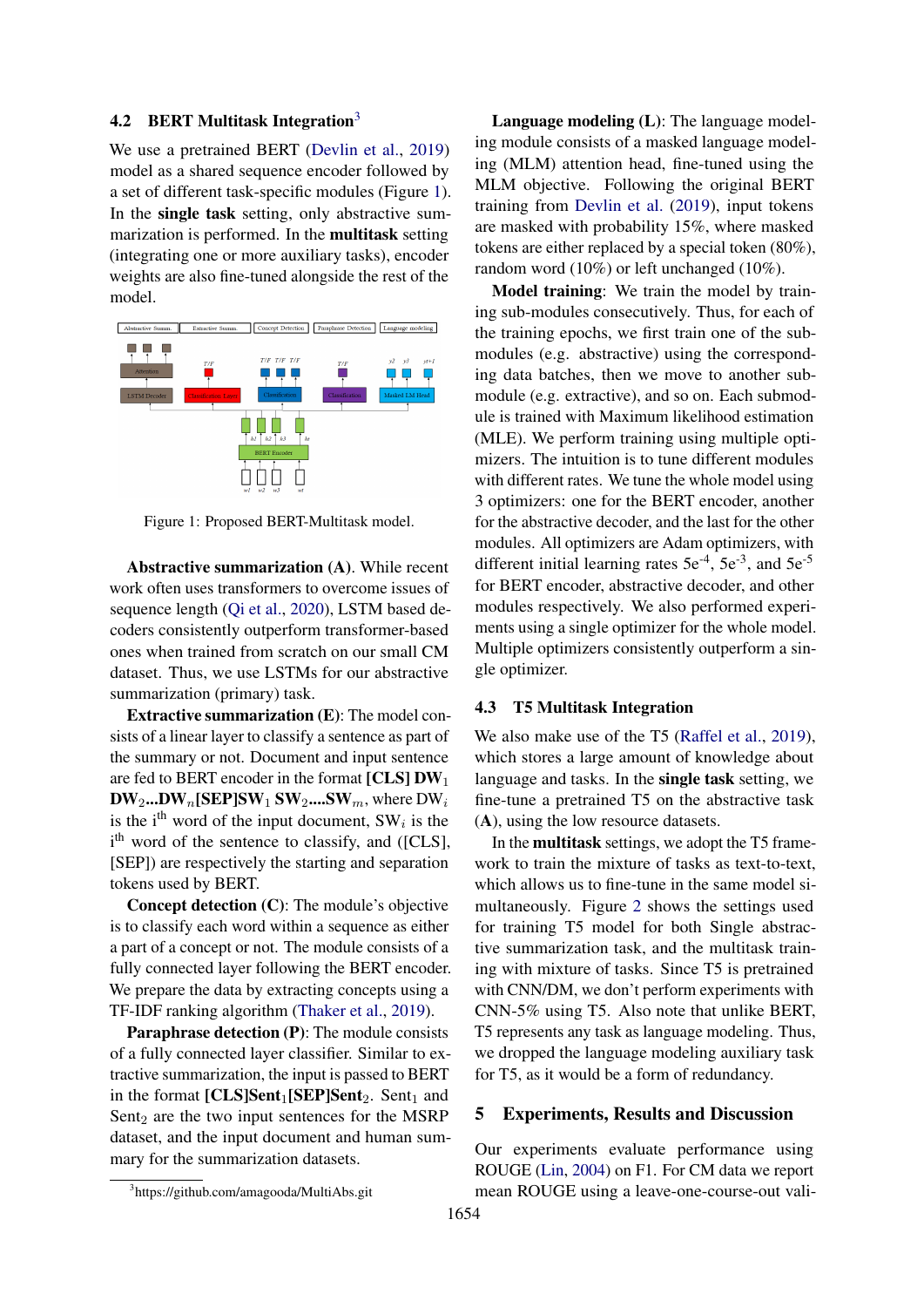<span id="page-3-0"></span>

(b) Fine-tune T5 on Mixture of tasks

Figure 2: Different fine-tuning conditions for T5. *(- -) indicates optional additive data for Paraphrasing.*

<span id="page-3-2"></span>

| Tasks             | R <sub>1</sub>     | R <sub>2</sub> | RL    |
|-------------------|--------------------|----------------|-------|
| Single task $(A)$ | $26.\overline{82}$ | 4.71           | 21.5  |
| АC                | 27.11              | 4.75           | 21.1  |
| A E               | 28.51              | 4.91           | 21.41 |
| A P               | 27.83              | 5.99           | 23.05 |
| AL.               | 27.22              | 5.47           | 21.31 |
| A E L             | 28.36              | 5.62           | 21.6  |
| AEP               | 27.68              | 5.24           | 21.81 |
| AEC               | 27.41              | 5.81           | 22.13 |
| A C P             | 29                 | 6.43           | 22.2  |
| ALP               | 27.71              | 5.82           | 21.14 |
| A L C             | 27.39              | 6.09           | 21.36 |
| ALL.              | 27.72              | 5.55           | 21.31 |

Table 2: ROUGE results of *BERT* multitask on *CM*. Gray indicates multitask R is higher than single task score. Boldface indicates best R across tasks. *(Q1, Q2)*

dation<sup>[4](#page-3-1)</sup>, while for CNN-5% and Amazon-Yelp we report ROUGE using held-out test sets.

[Q1](#page-0-0): The gray cells in Table [2](#page-3-2) show that BERT multitask training for CM data can help improve single-task (A) training. For R1 and R2 we observe improvements across *all* task combinations. While some task combinations also improve RL  $((A P), (A E L), (A E P), (A E C), (A C P)$ , others degrade performance, particularly when language modeling is involved (e.g., (A L), (A L P), (A L C), and (ALL)). Thus, while multitask training can be effective, we need to further explore task choice.

Q2: Prior work showed the utility of extractive summarization [\(Hsu et al.,](#page-5-4) [2018\)](#page-5-4) and language models [\(Magooda and Marcjan,](#page-5-9) [2020\)](#page-5-9) as auxiliary summarization tasks, and we too observe similar behavior for R1 and R2 in Table [2.](#page-3-2) For RL, however, (A E) and (A L) failed to improve the score. Similarly, our new concept task (A C) improves R1 and R2 but not RL. On the other hand, integrat-

<span id="page-3-3"></span>

| <b>Tasks</b>      | R1    | R <sub>2</sub> | RL                 |
|-------------------|-------|----------------|--------------------|
| Single Task $(A)$ | 36.08 | 10.94          | $31.\overline{57}$ |
| A E               | 29.99 | 8.80           | 24.80              |
| A C               | 35.46 | 10.76          | 30.81              |
| A P               | 36.75 | 12.13          | 32.30              |
| A C P             | 36.28 | 11.59          | 31.58              |
| A E C             | 29.19 | 8.69           | 25.20              |
| ALL               | 30.31 | 9.60           | 27.97              |

Table 3: ROUGE results of *T5* (No language modeling auxiliary task) fine-tuned on *CM*. *(Q3)*

ing our proposed paraphrasing task (A P) improves performance for all ROUGE scores. When we integrate two auxiliary tasks,  $(A E L)$ ,  $(A E P)$ ,  $(A E P)$ C), and (A C P) improve all of R1, R2 and RL compared to single task performance. For RL, it seems that adding E with another auxiliary task rather than in isolation improves performance. Also, the (A C P) combination which uses our two proposed tasks (concept, paraphrasing) achieves the best R1, R2, RL in the 3-task setting.

[Q3](#page-0-0): Table [3](#page-3-3) shows that some of the CM findings obtained using BERT multitask are similar when a different model such as T5 is used for CM. Similar to BERT, incorporating paraphrasing into T5 helps improve all ROUGE scores when used as a single auxiliary task (A P) and in combination with the concept task (A C P). On the other hand, the utility of (A E C) didn't transfer from BERT to T5.

[Q4](#page-0-0): Shifting gears from changing the model to changing the data, Table [4](#page-4-3) shows that when BERT multitask is applied to CNN-[5](#page-3-4)%,<sup>5</sup> there is now no task configuration that leads to improvement across all of R1, R2, and RL. However, the majority of combinations (6 of 11) improved two out of the three ROUGE scores, especially R2 and RL. Additionally, judging by ROUGE scores of certain combinations such as  $(A C)$  and  $(A P)$ , we can see that the reduction in R1  $(0.38, 0.47)$  is less than the improvements gained in R2 (0.39, 0.61) and far less than RL (2.05, 1.46) respectively. Thus, we can argue that paraphrasing auxiliary task tends to be very helpful either across different data or different models. To further verify the utility of paraphrasing across datasets, we also evaluated the T5 model<sup>[6](#page-3-5)</sup> on the Amazon/Yelp dataset. However, due to the lack of extractive annotation for Amazon/Yelp, we only examine (A P), the best performing T5 combination for CM (Table [3\)](#page-3-3). Table [5](#page-4-4) shows that indeed

<span id="page-3-5"></span><span id="page-3-4"></span> $5$ Recall from Section [4.3](#page-2-2) that T5 is not used for CNN-5%. <sup>6</sup>We only examined T5 since for CM, the T5 ROUGE

<span id="page-3-1"></span><sup>4</sup> Individual course ROUGE scores are in the Appendix. scores (Table [3\)](#page-3-3) were higher than when using BERT (Table [2\)](#page-3-2).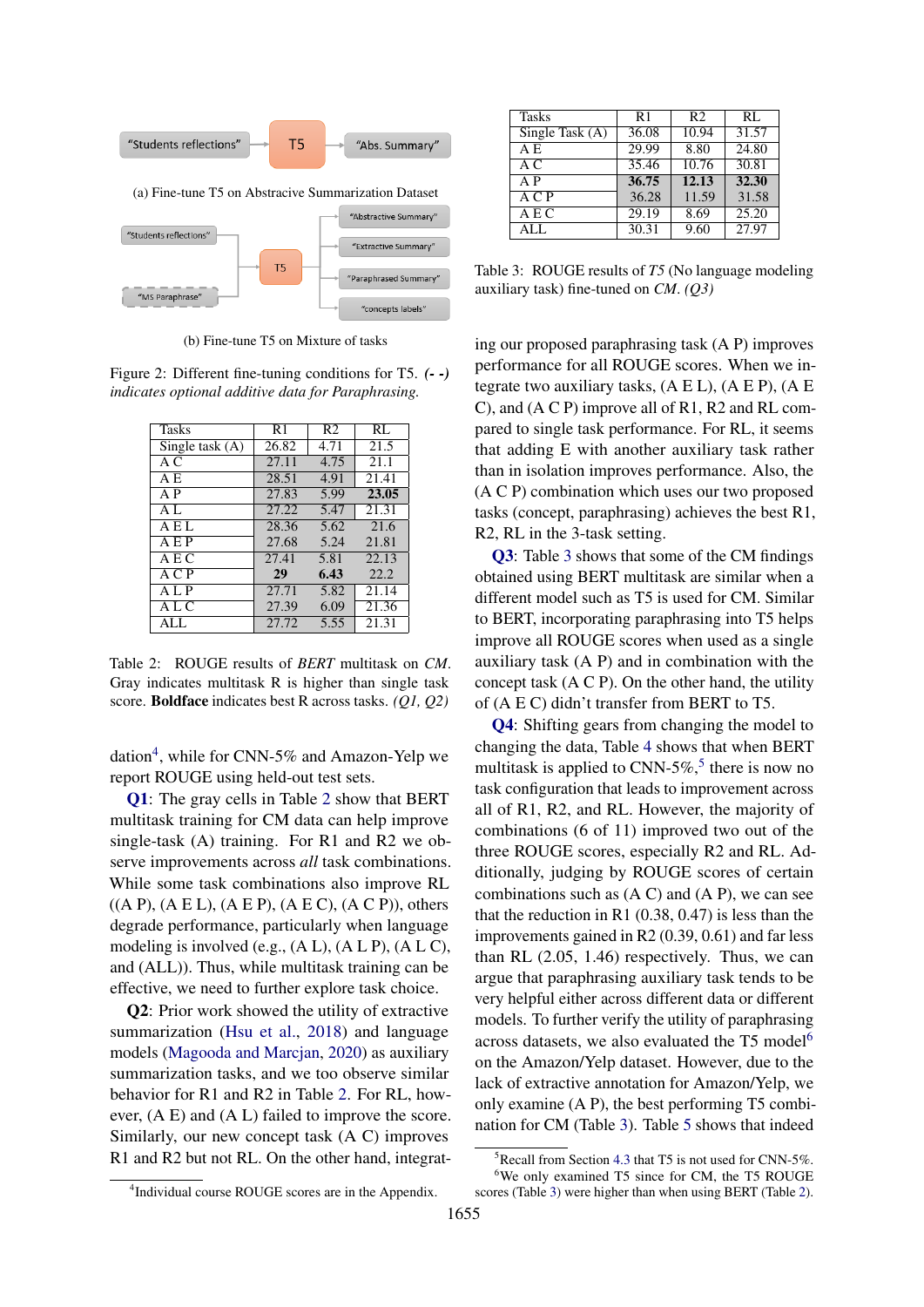<span id="page-4-3"></span>

| Tasks           | R1    | R <sub>2</sub> | RL    |
|-----------------|-------|----------------|-------|
| Single Task (A) | 13.3  | 0.73           | 8.98  |
| A C             | 12.92 | 1.12           | 11.03 |
| A E             | 12.9  | 0.33           | 8.76  |
| A P             | 12.83 | 1.34           | 10.44 |
| A <sub>L</sub>  | 13.43 | 0.65           | 8.36  |
| A E L           | 14.18 | 0.36           | 10.1  |
| AEP             | 12.82 | 0.64           | 8.53  |
| AEC             | 11.52 | 1.05           | 11.23 |
| A C P           | 11.08 | 1.09           | 10.95 |
| A L P           | 12.79 | 0.53           | 8.94  |
| A L C           | 10.35 | 0.09           | 9.81  |
| ALL.            | 11.15 | 1.26           | 10.49 |

<span id="page-4-4"></span>Table 4: ROUGE results of *BERT* on *CNN-5%*. *(Q4)*

| Tasks             | R1    | R2  | RL.   |
|-------------------|-------|-----|-------|
| Bražinskas et al. | 36.25 | O   | 22.36 |
| Single task $(A)$ | 34    | 8.8 | 21.25 |
|                   |       | 9.1 | 21 7  |

Table 5: ROUGE results of *T5* fine-tuned with paraphrasing on *Amazon/Yelp*. *(Q4)*

paraphrasing is again helpful as an auxiliary task, as it improves all ROUGE scores for Amazon/Yelp.

Finally, while the objective of our work is to explore the utility of auxiliary tasks across models and data, rather than to outperform the prior SOTA, we briefly compare our results to prior work where possible. For CM, multiple task combinations outperform the data synthesis method (CM + synthetic) from [Magooda and Litman](#page-5-13) [\(2020\)](#page-5-13) on R2 and RL. For example, while (A C P) yielded 0.63 less R1, it had 0.98 and 1.52 higher R2 and RL, respectively. For Amazon/Yelp, while our approach increases R2 by 0.1 compared to [Bražinskas et al.](#page-4-2) [\(2020\)](#page-4-2), the R1 and RL scores are lower by 2.15 and .66, respectively. These results show that there is still room for improvement, particularly for R1, and suggest a future combination of our approach with such alternative low-resource methods.

# 6 Conclusion and Future Work

We explored the utility of multitask training for abstractive summarization, using three low resource datasets (CM, CNN-5%, Amazon/Yelp) and two fundamentally different models (BERT, T5) with different preconditions (i.e. BERT not pretrained with summarization dataset versus T5 pretrained with CNN dataset) to verify any observed behavior. We also integrated four different auxiliary tasks, in isolation and together. We conducted several experiments to find if training a multitask model, in general, is helpful, or if some tasks might introduce degradation in model performance. We showed that indeed some tasks might help improve ROUGE scores and some might not help, at least when trained in a low resource setting. We found that among all task combinations, (Abstractive + Paraphrase detection) improved almost all ROUGE scores across different datasets (CM , Amazon/Yelp, and CNN-5%) and different models (BERT, and T5), with (Abstractive + Concept detection + Paraphrase detection) as another good candidate. We also found that paraphrasing and concept detection, which had not been previously examined as auxiliary abstractive summarization tasks, can be helpful for low resource data. In the future, we plan to continue exploring the generality of our findings, by include new types of low resource data (e.g. discussions, emails), BART as one of the SOTA models, and new auxiliary tasks. We also plan to combine multitask learning with other low resource methods (e.g., data synthesis).

#### Acknowledgements

The research reported here was supported, in whole or in part, by the institute of Education Sciences, U.S. Department of Education, through Grant R305A180477 to the University of Pittsburgh. The opinions expressed are those of the authors and do not represent the views of the institute or the U.S. Department of Education. We like to thank Khushboo Thaker for helping generating concepts, the Pitt PETAL group and the anonymous reviewers for advice in improving this paper.

#### References

- <span id="page-4-2"></span>Arthur Bražinskas, Mirella Lapata, and Ivan Titov. 2020. [Few-shot learning for opinion summarization.](https://doi.org/10.18653/v1/2020.emnlp-main.337) In *Proceedings of the 2020 Conference on Empirical Methods in Natural Language Processing (EMNLP)*, pages 4119–4135, Online. Association for Computational Linguistics.
- <span id="page-4-1"></span>Hou Pong Chan, Wang Chen, and Irwin King. 2020. [A unified dual-view model for review summariza](https://doi.org/10.1145/3397271.3401039)[tion and sentiment classification with inconsistency](https://doi.org/10.1145/3397271.3401039) [loss.](https://doi.org/10.1145/3397271.3401039) In *Proceedings of the 43rd International ACM SIGIR conference on research and development in Information Retrieval, SIGIR 2020, Virtual Event, China, July 25-30, 2020*, pages 1191–1200. ACM.
- <span id="page-4-0"></span>Yangbin Chen, Yun Ma, Xudong Mao, and Qing Li. 2019. Multi-task learning for abstractive and extractive summarization. *Data Science and Engineering*, 4(1):14–23.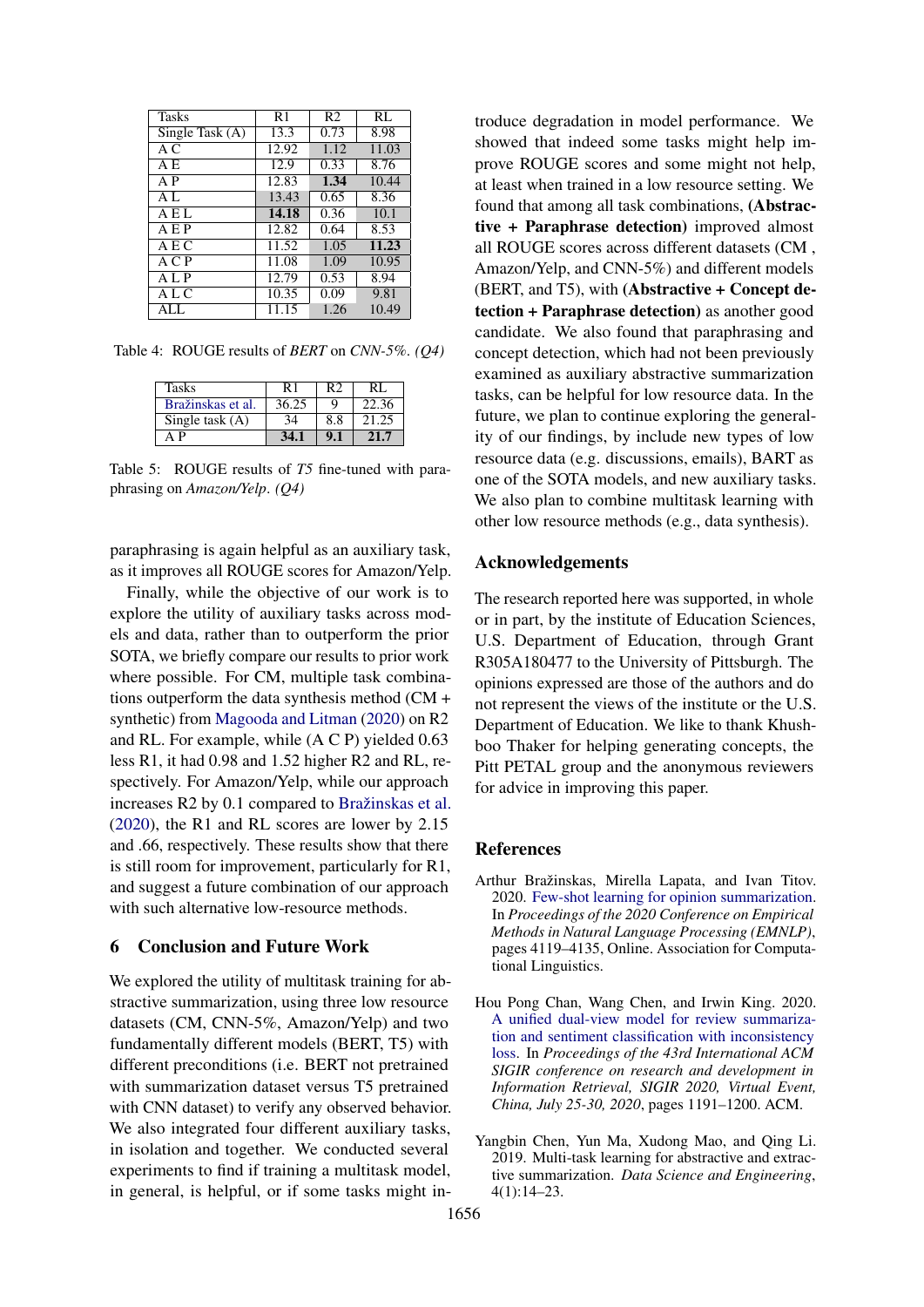- <span id="page-5-12"></span>Arman Cohan, Franck Dernoncourt, Doo Soon Kim, Trung Bui, Seokhwan Kim, Walter Chang, and Nazli Goharian. 2018. [A discourse-aware attention](https://doi.org/10.18653/v1/N18-2097) [model for abstractive summarization of long docu](https://doi.org/10.18653/v1/N18-2097)[ments.](https://doi.org/10.18653/v1/N18-2097) In *Proceedings of the 2018 Conference of the North American Chapter of the Association for Computational Linguistics: Human Language Technologies, Volume 2 (Short Papers)*, pages 615–621, New Orleans, Louisiana. Association for Computational Linguistics.
- <span id="page-5-3"></span>Jacob Devlin, Ming-Wei Chang, Kenton Lee, and Kristina Toutanova. 2019. [BERT: Pre-training of](https://doi.org/10.18653/v1/N19-1423) [deep bidirectional transformers for language under](https://doi.org/10.18653/v1/N19-1423)[standing.](https://doi.org/10.18653/v1/N19-1423) In *Proceedings of the 2019 Conference of the North American Chapter of the Association for Computational Linguistics: Human Language Technologies, Volume 1 (Long and Short Papers)*, pages 4171–4186, Minneapolis, Minnesota. Association for Computational Linguistics.
- <span id="page-5-15"></span>William B. Dolan and Chris Brockett. 2005. [Automati](https://aclanthology.org/I05-5002)[cally constructing a corpus of sentential paraphrases.](https://aclanthology.org/I05-5002) In *Proceedings of the Third International Workshop on Paraphrasing (IWP2005)*.
- <span id="page-5-8"></span>Zi-Yi Dou and Graham Neubig. 2021. [Word alignment](https://aclanthology.org/2021.eacl-main.181) [by fine-tuning embeddings on parallel corpora.](https://aclanthology.org/2021.eacl-main.181) In *Proceedings of the 16th Conference of the European Chapter of the Association for Computational Linguistics: Main Volume*, pages 2112–2128, Online. Association for Computational Linguistics.
- <span id="page-5-2"></span>Sebastian Gehrmann, Yuntian Deng, and Alexander Rush. 2018. [Bottom-up abstractive summarization.](https://doi.org/10.18653/v1/D18-1443) In *Proceedings of the 2018 Conference on Empirical Methods in Natural Language Processing*, pages 4098–4109, Brussels, Belgium. Association for Computational Linguistics.
- <span id="page-5-7"></span>Han Guo, Ramakanth Pasunuru, and Mohit Bansal. 2018. [Soft layer-specific multi-task summarization](https://doi.org/10.18653/v1/P18-1064) [with entailment and question generation.](https://doi.org/10.18653/v1/P18-1064) In *Proceedings of the 56th Annual Meeting of the Association for Computational Linguistics (Volume 1: Long Papers)*, pages 687–697, Melbourne, Australia. Association for Computational Linguistics.
- <span id="page-5-10"></span>Karl Moritz Hermann, Tomás Kociský, Edward Grefenstette, Lasse Espeholt, Will Kay, Mustafa Suleyman, and Phil Blunsom. 2015. [Teaching machines to](https://proceedings.neurips.cc/paper/2015/hash/afdec7005cc9f14302cd0474fd0f3c96-Abstract.html) [read and comprehend.](https://proceedings.neurips.cc/paper/2015/hash/afdec7005cc9f14302cd0474fd0f3c96-Abstract.html) In *Advances in Neural Information Processing Systems 28: Annual Conference on Neural Information Processing Systems 2015, December 7-12, 2015, Montreal, Quebec, Canada*, pages 1693–1701.
- <span id="page-5-4"></span>Wan-Ting Hsu, Chieh-Kai Lin, Ming-Ying Lee, Kerui Min, Jing Tang, and Min Sun. 2018. [A unified](https://doi.org/10.18653/v1/P18-1013) [model for extractive and abstractive summarization](https://doi.org/10.18653/v1/P18-1013) [using inconsistency loss.](https://doi.org/10.18653/v1/P18-1013) In *Proceedings of the 56th Annual Meeting of the Association for Computational Linguistics (Volume 1: Long Papers)*, pages 132–141, Melbourne, Australia. Association for Computational Linguistics.
- <span id="page-5-1"></span>Masaru Isonuma, Toru Fujino, Junichiro Mori, Yutaka Matsuo, and Ichiro Sakata. 2017. [Extractive sum](https://doi.org/10.18653/v1/D17-1223)[marization using multi-task learning with document](https://doi.org/10.18653/v1/D17-1223) [classification.](https://doi.org/10.18653/v1/D17-1223) In *Proceedings of the 2017 Conference on Empirical Methods in Natural Language Processing*, pages 2101–2110, Copenhagen, Denmark. Association for Computational Linguistics.
- <span id="page-5-0"></span>Mike Lewis, Yinhan Liu, Naman Goyal, Marjan Ghazvininejad, Abdelrahman Mohamed, Omer Levy, Veselin Stoyanov, and Luke Zettlemoyer. 2020. [BART: Denoising sequence-to-sequence pre](https://doi.org/10.18653/v1/2020.acl-main.703)[training for natural language generation, translation,](https://doi.org/10.18653/v1/2020.acl-main.703) [and comprehension.](https://doi.org/10.18653/v1/2020.acl-main.703) In *Proceedings of the 58th Annual Meeting of the Association for Computational Linguistics*, pages 7871–7880, Online. Association for Computational Linguistics.
- <span id="page-5-16"></span>Chin-Yew Lin. 2004. [ROUGE: A package for auto](https://aclanthology.org/W04-1013)[matic evaluation of summaries.](https://aclanthology.org/W04-1013) In *Text Summarization Branches Out*, pages 74–81, Barcelona, Spain. Association for Computational Linguistics.
- <span id="page-5-6"></span>Yao Lu, Linqing Liu, Zhile Jiang, Min Yang, and Randy Goebel. 2019. [A multi-task learning frame](https://doi.org/10.1609/aaai.v33i01.33019987)[work for abstractive text summarization.](https://doi.org/10.1609/aaai.v33i01.33019987) In *The Thirty-Third AAAI Conference on Artificial Intelligence, AAAI 2019, The Thirty-First Innovative Applications of Artificial Intelligence Conference, IAAI 2019, The Ninth AAAI Symposium on Educational Advances in Artificial Intelligence, EAAI 2019, Honolulu, Hawaii, USA, January 27 - February 1, 2019*, pages 9987–9988. AAAI Press.
- <span id="page-5-14"></span>Wencan Luo and Diane Litman. 2015. [Summarizing](https://doi.org/10.18653/v1/D15-1227) [student responses to reflection prompts.](https://doi.org/10.18653/v1/D15-1227) In *Proceedings of the 2015 Conference on Empirical Methods in Natural Language Processing*, pages 1955– 1960, Lisbon, Portugal. Association for Computational Linguistics.
- <span id="page-5-5"></span>Shuming Ma, Xu Sun, Junyang Lin, and Xuancheng Ren. 2018. [A hierarchical end-to-end model for](https://doi.org/10.24963/ijcai.2018/591) [jointly improving text summarization and sentiment](https://doi.org/10.24963/ijcai.2018/591) [classification.](https://doi.org/10.24963/ijcai.2018/591) In *Proceedings of the Twenty-Seventh International Joint Conference on Artificial Intelligence, IJCAI 2018, July 13-19, 2018, Stockholm, Sweden*, pages 4251–4257. ijcai.org.
- <span id="page-5-13"></span>Ahmed Magooda and Diane Litman. 2020. Abstractive summarization for low resource data using domain transfer and data synthesis. In *The Thirty-Third International Flairs Conference*.
- <span id="page-5-9"></span>Ahmed Magooda and Cezary Marcjan. 2020. [Attend to](https://arxiv.org/abs/2002.03405) [the beginning: A study on using bidirectional atten](https://arxiv.org/abs/2002.03405)[tion for extractive summarization.](https://arxiv.org/abs/2002.03405) *ArXiv preprint*, abs/2002.03405.
- <span id="page-5-11"></span>Ramesh Nallapati, Bowen Zhou, Cicero dos Santos, Çağlar Gulçehre, and Bing Xiang. 2016. [Abstrac](https://doi.org/10.18653/v1/K16-1028)[tive text summarization using sequence-to-sequence](https://doi.org/10.18653/v1/K16-1028) [RNNs and beyond.](https://doi.org/10.18653/v1/K16-1028) In *Proceedings of The 20th SIGNLL Conference on Computational Natural Language Learning*, pages 280–290, Berlin, Germany. Association for Computational Linguistics.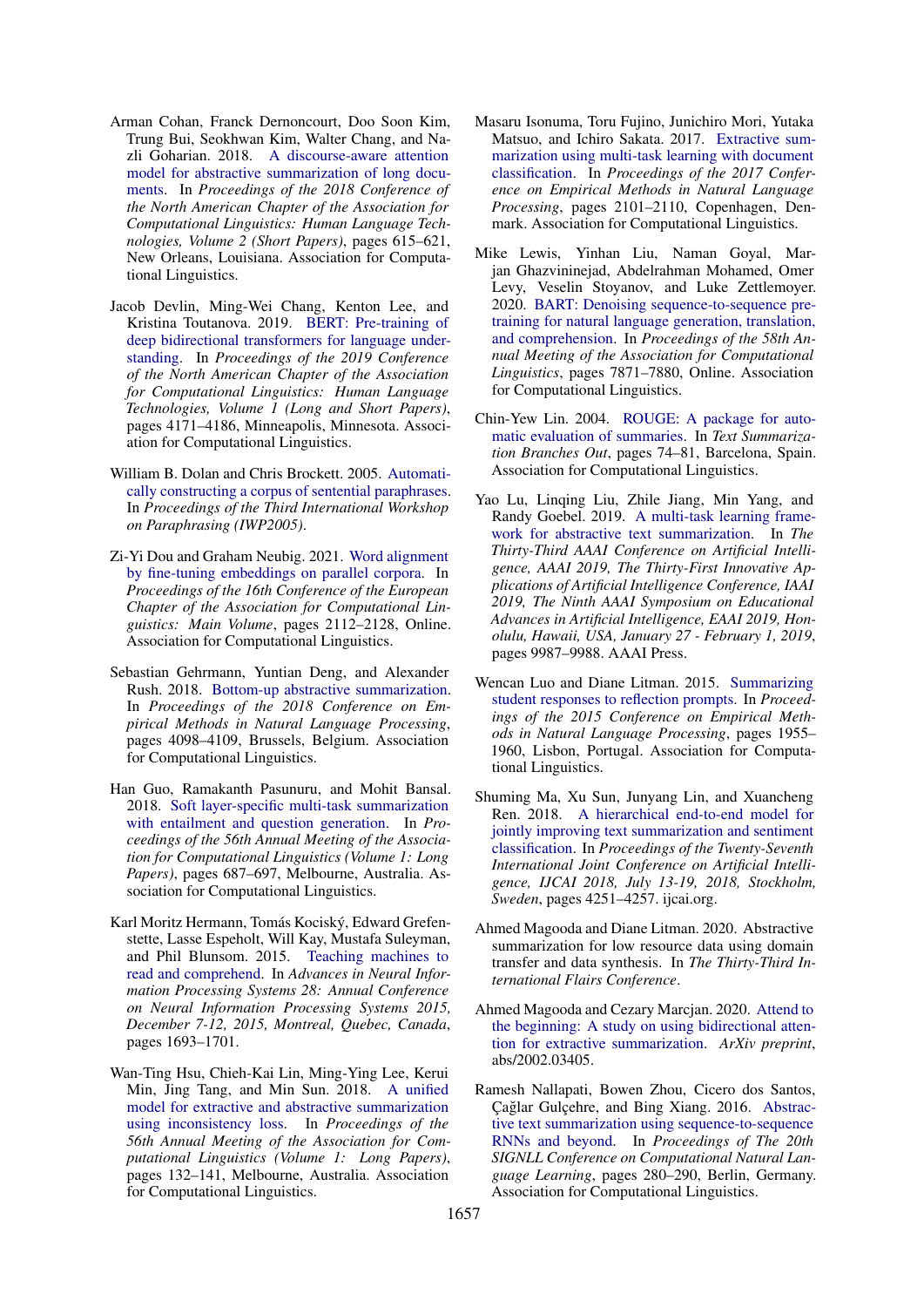- <span id="page-6-2"></span>Shantipriya Parida and Petr Motlicek. 2019. [Abstract](https://doi.org/10.18653/v1/D19-1616) [text summarization: A low resource challenge.](https://doi.org/10.18653/v1/D19-1616) In *Proceedings of the 2019 Conference on Empirical Methods in Natural Language Processing and the 9th International Joint Conference on Natural Language Processing (EMNLP-IJCNLP)*, pages 5994– 5998, Hong Kong, China. Association for Computational Linguistics.
- <span id="page-6-1"></span>Ramakanth Pasunuru, Han Guo, and Mohit Bansal. 2017. [Towards improving abstractive summariza](https://doi.org/10.18653/v1/W17-4504)[tion via entailment generation.](https://doi.org/10.18653/v1/W17-4504) In *Proceedings of the Workshop on New Frontiers in Summarization*, pages 27–32, Copenhagen, Denmark. Association for Computational Linguistics.
- <span id="page-6-4"></span>Weizhen Qi, Yu Yan, Yeyun Gong, Dayiheng Liu, Nan Duan, Jiusheng Chen, Ruofei Zhang, and Ming Zhou. 2020. [ProphetNet: Predicting future n-gram](https://doi.org/10.18653/v1/2020.findings-emnlp.217) [for sequence-to-SequencePre-training.](https://doi.org/10.18653/v1/2020.findings-emnlp.217) In *Findings of the Association for Computational Linguistics: EMNLP 2020*, pages 2401–2410, Online. Association for Computational Linguistics.
- <span id="page-6-0"></span>Colin Raffel, Noam Shazeer, Adam Roberts, Katherine Lee, Sharan Narang, Michael Matena, Yanqi Zhou, Wei Li, and Peter J Liu. 2019. [Exploring the limits](https://arxiv.org/abs/1910.10683) [of transfer learning with a unified text-to-text trans](https://arxiv.org/abs/1910.10683)[former.](https://arxiv.org/abs/1910.10683) *ArXiv preprint*, abs/1910.10683.
- <span id="page-6-5"></span>Khushboo Thaker, Peter Brusilovsky, and Daqing He. 2019. Student modeling with automatic knowledge component extraction for adaptive textbooks. In *iTextbooks@ AIED*, pages 95–102.
- <span id="page-6-3"></span>Tiezheng Yu, Zihan Liu, and Pascale Fung. 2021. [AdaptSum: Towards low-resource domain adapta](https://doi.org/10.18653/v1/2021.naacl-main.471)[tion for abstractive summarization.](https://doi.org/10.18653/v1/2021.naacl-main.471) In *Proceedings of the 2021 Conference of the North American Chapter of the Association for Computational Linguistics: Human Language Technologies*, pages 5892–5904, Online. Association for Computational Linguistics.

# A BERT parameters

In our BERT experiments we use the BERT basic uncased model which consists of 12 layers, and a hidden size of 768. We fine-tune the model using a single Nvidia P100 GPU for 85 epoch and a batch size of 4 and 8. The epoch with the highest ROUGE score on the validation set is used later for testing. We tried multiple initial learning rates, as different learning rates might be selected for different courses depending on the validation set performance. The multitask training is done in a sequential fashion, where during each epoch all tasks are trained sequentially (i.e. for each epoch, the abstractive sub-model is trained using all data, followed by the extractive sub-model, etc..). We use a maximum input length of (120, 200, and 250) tokens for CM experiments as the average document

length of CM data is around 200 tokens, then used the most suitable length based on the validation set. We tried multiple max input lengths for CM as we noticed that there are repeated sentences within the reflections. So while smaller cut-offs like 120 can truncate some of the reflections (which can be repeated), it would lead to a faster training process. As for CNN-5% we use a maximum of 500 (max is 512 for BERT). Shorter documents are padded and longer ones are truncated. We generate summaries using beam search with beams of length 5. The average length of CM summaries ranges from 35 to 42 tokens, and 56 for CNN. Thus we decided to limit the summary length to 50 tokens.

# B T5 parameters

We use the 3*B T5* model, which is publicly available. The model consists of 24 layers for encoder and decoder. We set the initial learning rate to 0.001, which the authors used in their summarization experiments. Due to the lack of hardware, we couldn't perform *Beam Search* decoding. We finetuned the course mirror data on 7 TPUs on Google Cloud for 5000 steps.

## C Data samples

## C.1 CourseMirror (CM)

Table [6](#page-7-0) shows an example of CM sample from CS course.

## C.2 Amazon/Yelp

Table [7](#page-8-0) shows an example of sample from amazon/Yelp data.

# D Full Results

Full results for BERT and T5 multitask models on CM data are shown in tables [\(8,](#page-8-1) and [9\)](#page-9-0).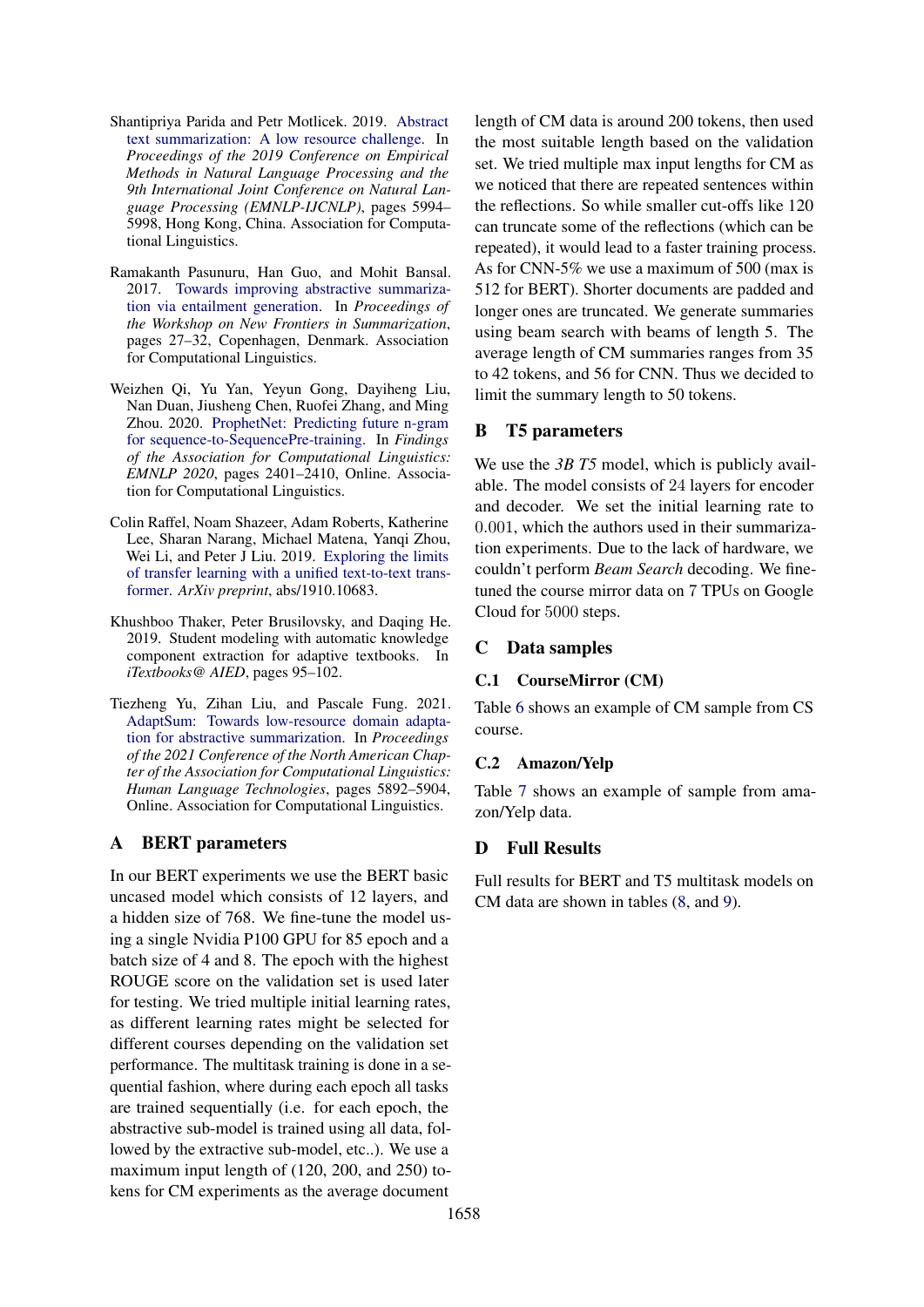<span id="page-7-0"></span>

| Prompt                                                                                                                         |
|--------------------------------------------------------------------------------------------------------------------------------|
| Point of Interest (POI): Describe what you found most interesting in today's class.                                            |
| <b>Student Reflection Document</b>                                                                                             |
| • the dynamic bag                                                                                                              |
| • I found the creation of the Bag to be the most interesting.                                                                  |
| • Learning about bags was very interesting.                                                                                    |
| • Dr. Ramirez cleared up my understanding of how they should work.                                                             |
| • I was really interested in learning all about an entirely new data structure, the Bag.                                       |
| • I'm also noticing that as these classes get farther along, there is more focus on real world factors that determine strength |
| of code like speed                                                                                                             |
| • The bag concept was cool how basically acts like a bag in real life with its usefulness.                                     |
| • Bags as a data type and how flexible they are.                                                                               |
| • Discussing the Assignment 1                                                                                                  |
| • I found the examples and drawings the teacher drew on the whiteboard the most interesting.                                   |
| • Abstraction, though seemingly intimidating is kind of just giving programmers a break right?                                 |
| . We 're given so many more abilities and operations without having to know exactly how to code that.                          |
| • That being said, while I understand the applications being explained to me, it's hard to just manifest that on my own.       |
| • Learning about resizing Bags dynamically                                                                                     |
| • The discussion of the underlying methods of ADTs such as bags was most interesting                                           |
| • the implementation of an array bag                                                                                           |
| • Order does not matter when using a bag.                                                                                      |
| • It is important to keep all of the values in an array together.                                                              |
| • To do this, you should move an existing element into the vacant spot.                                                        |
| • Looking at ADT 's from both perspectives                                                                                     |
| • Information held in bags is not in any particular order                                                                      |
| • different ways to implement the bag                                                                                          |
| • Thinking about a more general idea of coding with ADTs and starting to dig into data structures more specifically.           |
| • Code examples of key concepts/methods is always helpful.                                                                     |
| • I thought it was a good thing to go through the implementation of both the add () and remove () methods of the Bag ADT       |
| • Today we were talking about a certain type of ADT called a bag.                                                              |
| • We talked about certain ways that we would implement the methods and certain special cases that we as programmers            |
| have to be aware of.                                                                                                           |
| • If you were removing items from ADT bag, you can simply shift the bottom or last item and put it in the place where you      |
| we removed an item.                                                                                                            |
| • This is because, in bags, order does not matter.                                                                             |
| • Learning about managing arrays in a data structure                                                                           |
| • The bag ADT and how it is implemented                                                                                        |
| <b>Reference Abstractive Summary</b>                                                                                           |
| Students were interested in ADT Bag, and also its array implementation. Many recognized that it should be resizable, and       |
| that the underlying array organization should support that. Others saw that order does not matter in bags. Some thought        |
| methods that the bag provides were interesting.                                                                                |
| <b>Reference Extractive Summary</b>                                                                                            |
| • Bags as a data type and how flexible they are.                                                                               |
| • Thinking about a more general idea of coding with ADTs and starting to dig into data structures more specifically.           |
| • I thought it was a good thing to go through the implementation of both the add() and remove() methods of the Bag ADT.        |
| • Learning about managing arrays in a data structure.                                                                          |

• Information held in bags is not in any particular order.

Table 6: Sample data from the CourseMirror CS course.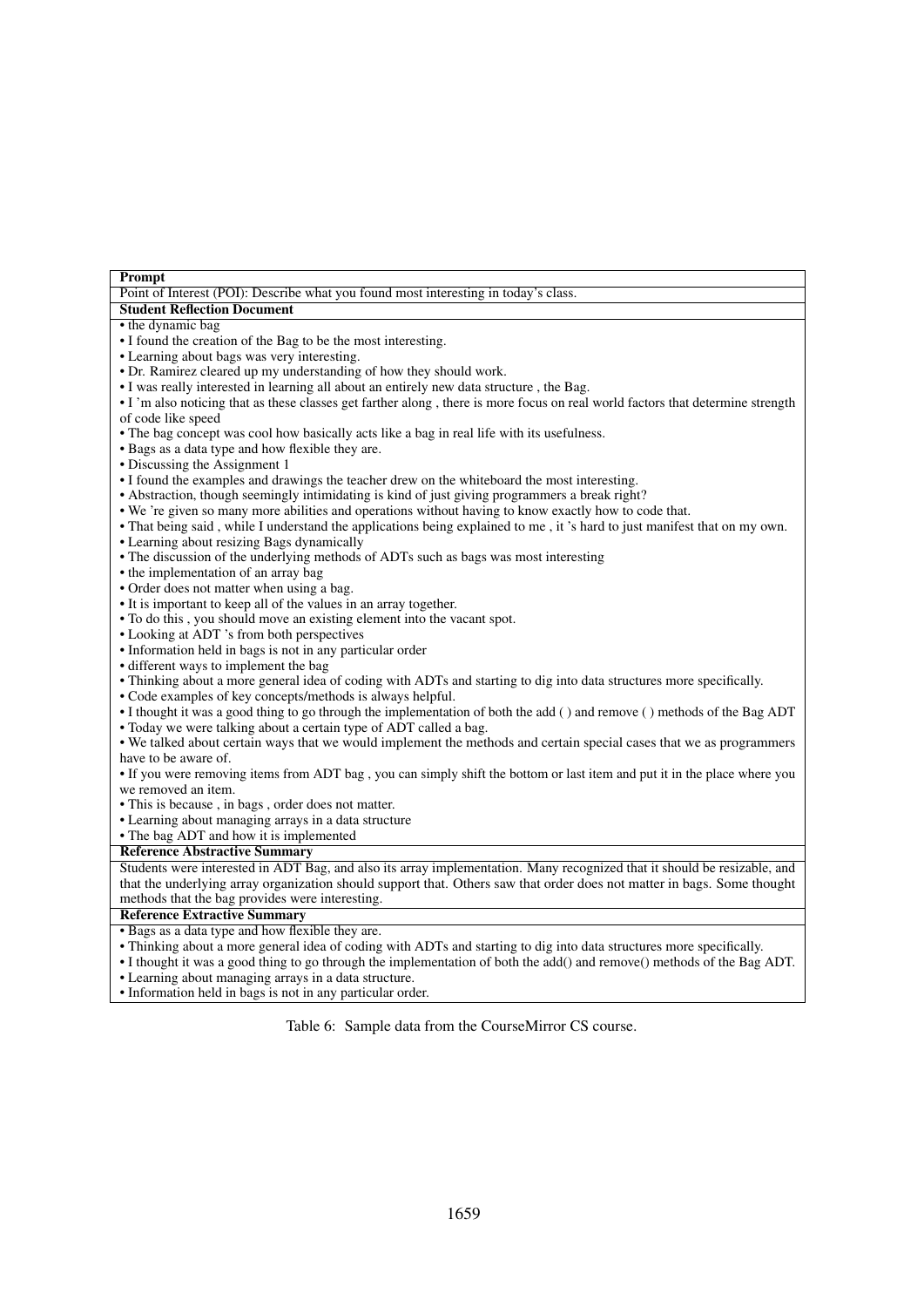<span id="page-8-0"></span>

| <b>Reviews</b>                                                                                                                   |
|----------------------------------------------------------------------------------------------------------------------------------|
| This pendant is so unique!! The design is beautiful and the bail is a ring instead of the typical bail which gives it a nice     |
| touch!! All the corners are smooth and my daughter loves it - looks great on her.I cannot say anything about the chain           |
| because used our own chain.:) Satisfied.                                                                                         |
| It look perfect in a womens neck!! great gift, I thought for the price it was going to look cheap, but I was far wrong. It look  |
| great. Spect great reward from your woman when you give this to her; D                                                           |
| The prettiest sterling silver piece I own now. I get so many compliments on this necklace. I bought it for myself from my        |
| hubby for Valentine's Day. Why not? When people ask where I got it, I simply say from my loving hubby. And he is off the         |
| hook as to what to get me. win $+$ win.                                                                                          |
| I love hearts and I love 'love':) I do not have any negative feedback, the necklace is perfect and the charm is perfect. I just  |
| thought it would have been slightly bigger. Overall, I love my new heart necklace.                                               |
| When I received the package, I was surprised and amazed because the necklace is so elegant, beautiful and the same as the        |
| picture shown here. I really love this necklace. It has a unique pendant designed. I will recommend it to someone to order it    |
| now                                                                                                                              |
| Item is nice. Not a great quality item, but right for the price. Charm was larger than I expected (I expected small and elegant, |
| but it was large and almost costume jewelry like). I think it is a good necklace, just not what I expected.                      |
| I got this as a present for my GF on Valintines day. She loves it and wears it every day! Its not cheap looking and it hasn't    |
| broken yet. The chain hasn't broken either even though it is very thin. Strongly recomend it!                                    |
| Over all service has been great the only problem, I ordered a purple Mickey Mouse case for iPhone 4S they sent a black, n I      |
| felt it was to much trouble n such a small item to send back so needless to say its put back in a drawer somewhere               |
| <b>Abstractive Summary</b>                                                                                                       |
| This silver chain and pendant are elegant and unique. The necklace is very well made, making it a great buy for the cost,        |
| and is of high enough quality to be worn every day. The necklace looks beautiful when worn bringing many compliments.            |
| Overall, it is highly recommended.                                                                                               |

Table 7: Sample data from the Amazon/Yelp data.

<span id="page-8-1"></span>

| <b>Tasks</b>                             | R1    | R <sub>2</sub> | RL            | <b>AVG</b> | Δ                        | R1    | R <sub>2</sub>   | RL                 | <b>AVG</b>      | Δ              | Row                |
|------------------------------------------|-------|----------------|---------------|------------|--------------------------|-------|------------------|--------------------|-----------------|----------------|--------------------|
|                                          |       |                | <b>CS0445</b> |            |                          |       |                  | <b>ENGR</b>        |                 |                |                    |
| Single Task $(A)$                        | 26.93 | 3.98           | 21.04         | 17.32      | *                        | 27.19 | 7.27             | 22.66              | 19.04           | *              | 1                  |
| A C                                      | 27.09 | 4.85           | 20.12         | 17.35      | $+$                      | 30.14 | 7.67             | 22.96              | 20.26           | $+$            | $\overline{2}$     |
| A E                                      | 25.62 | 5.04           | 19.9          | 16.85      | $\overline{a}$           | 31.75 | 4.69             | 22.77              | 19.74           | $+$            | $\overline{3}$     |
| A P                                      | 28.13 | 7.13           | 23.45         | 19.57      | $\ddot{}$                | 28.56 | 7.29             | 23.99              | 19.95           | $\ddot{}$      | $\overline{4}$     |
| AL                                       | 25.53 | 4.69           | 21.48         | 17.23      |                          | 30.04 | 7.36             | 24.27              | 20.56           | $+$            | $\overline{5}$     |
| AEL                                      | 28.18 | 6.48           | 21.34         | 18.67      | $+$                      | 33.75 | 8.64             | 26.86              | 23.08           | $+$            | $\overline{6}$     |
| A E P                                    | 28.18 | 2.68           | 20.21         | 17.02      | $\overline{a}$           | 27.4  | 8.72             | 25.33              | 20.48           | $+$            | 7                  |
| AEC                                      | 27.4  | 6.58           | 21.36         | 18.45      | $\ddot{}$                | 28.87 | 8.95             | $\overline{24.33}$ | 20.72           | $+$            | $\overline{\bf 8}$ |
| $\overline{A} \overline{C} \overline{P}$ | 28.18 | 5.21           | 20.67         | 18.02      | $+$                      | 30.37 | 10.84            | 26.78              | 22.66           | $+$            | $\overline{9}$     |
| A L P                                    | 25.99 | 4.87           | 20.15         | 17         | $\overline{\phantom{0}}$ | 28.57 | 10.15            | 21.74              | 20.15           | $+$            | 10                 |
| A L C                                    | 32.15 | 5.42           | 21.99         | 19.85      | $+$                      | 25.81 | 7.66             | 21.51              | 18.33           | $\overline{a}$ | $\overline{11}$    |
| $\overline{\text{ALL}}$                  | 28.34 | 3.89           | 22.79         | 18.34      | $+$                      | 28.54 | 6.64             | 25.7               | 20.29           | $+$            | $\overline{12}$    |
|                                          |       |                | S2015         |            |                          | S2016 |                  |                    |                 |                |                    |
| Single Task (A)                          | 27.71 | 4.83           | 19.4          | 17.31      | *                        | 25.46 | 2.76             | 22.93              | 17.05           | $\ast$         | 13                 |
| AC                                       | 21.92 | 3.11           | 17.75         | 14.26      | $\overline{\phantom{a}}$ | 29.32 | $\overline{3.4}$ | 23.6               | 18.77           | $+$            | $\overline{14}$    |
| A E                                      | 27.99 | 5.07           | 20.97         | 18.01      | $+$                      | 28.7  | 4.87             | 22                 | 18.52           | $+$            | 15                 |
| A P                                      | 28.6  | 4.84           | 22.33         | 18.59      | $\ddot{}$                | 26.03 | 4.7              | 22.43              | 17.72           | $\ddot{}$      | 16                 |
| AL                                       | 26.12 | 4.43           | 18.37         | 16.31      |                          | 27.22 | 5.4              | 21.14              | 17.92           | $+$            | $\overline{17}$    |
| AEL                                      | 23.44 | 4.35           | 18.72         | 15.5       | $\overline{\phantom{a}}$ | 28.09 | 3.01             | 19.51              | 16.87           |                | 18                 |
| A E P                                    | 26.91 | 4.85           | 21.47         | 17.74      | $+$                      | 28.26 | 4.72             | 20.25              | 17.74           | $+$            | 19                 |
| $\overline{A}$ E C                       | 26.43 | 4.45           | 21.62         | 17.5       | $+$                      | 26.94 | 3.27             | 21.24              | 17.15           | $+$            | $\overline{20}$    |
| A C P                                    | 28.04 | 5.59           | 21.15         | 18.26      | $\ddagger$               | 29.67 | 4.11             | 20.23              | $\overline{18}$ | $+$            | $\overline{21}$    |
| ALP                                      | 26.27 | 4.69           | 19.55         | 16.84      | $\overline{a}$           | 30.04 | 3.59             | 23.13              | 18.92           | $+$            | $\overline{22}$    |
| A LC                                     | 26.78 | 7.46           | 20.62         | 18.29      | $+$                      | 24.84 | 3.84             | 21.33              | 16.67           |                | $\overline{23}$    |
| <b>ALL</b>                               | 25.71 | 6.39           | 21.31         | 17.8       | $\ddot{}$                | 28.31 | 5.3              | 21.89              | 18.5            | $+$            | 24                 |

Table 8: Full ROUGE results of BERT multitask model. ∆ represents the change direction relative to the abstractive only model, where '+' means higher average ROUGE, and '-' otherwise. Boldface indicates improving scores across all courses.